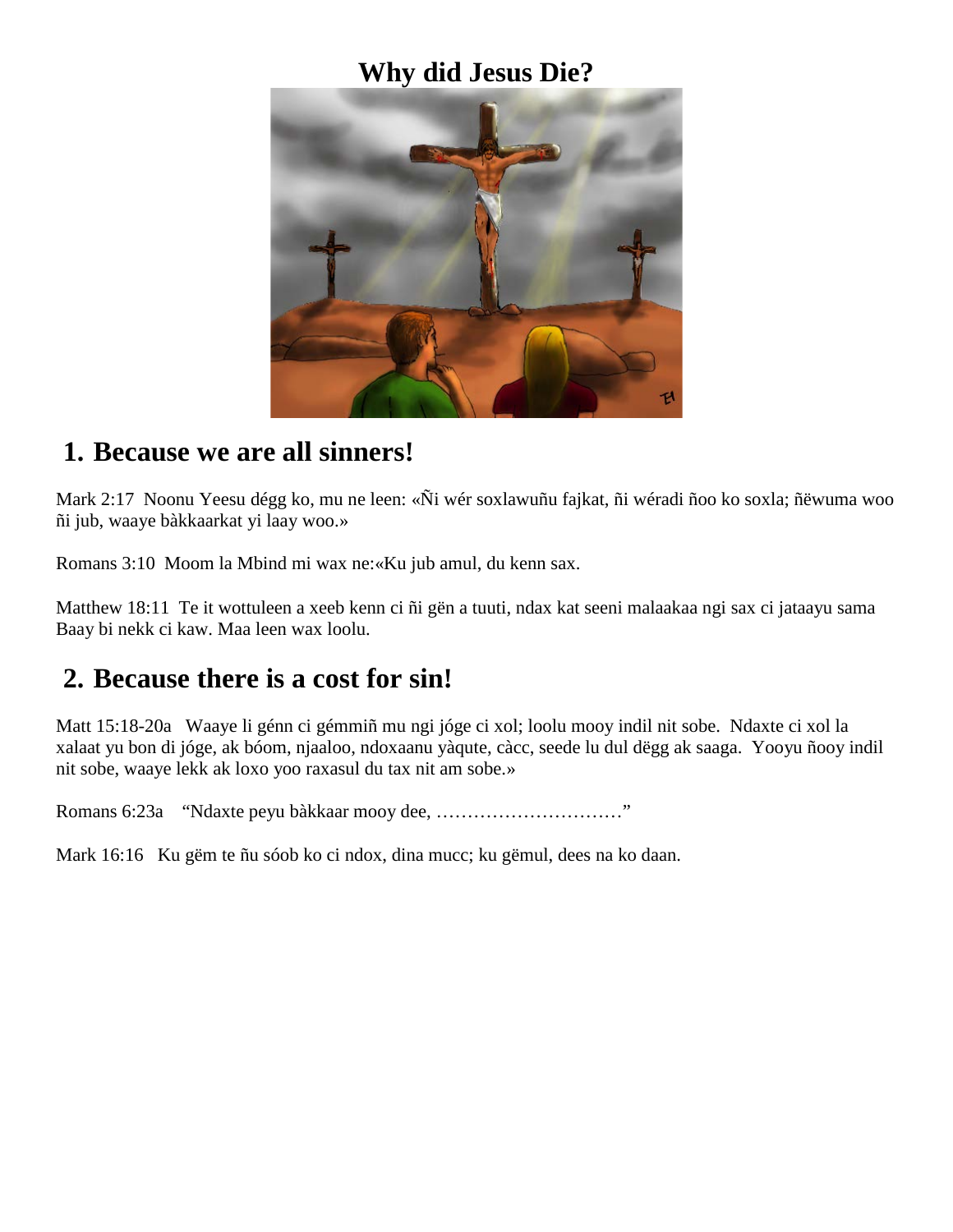

**There is a cost for your sin!**

# **3. Because Jesus died and paid for our sins on the cross!**

Matthew 1:21 Dina jur doom ju góor; na nga ko tudde Yeesu, ndaxte moo di kiy musal xeetam ci seeni bàkkaar.»

Romans 5:8 Waaye Yàlla firndeel na mbëggeelam ci nun, ci li Kirist dee ngir nun, bi nu nekkee sax ay bàkkaarkat!

John 3:16 Ndaxte Yàlla dafa bëgg àddina, ba joxe jenn Doomam ji mu am kepp, ngir képp ku ko gëm am dund gu dul jeex te doo sànku mukk.

### **4. Salvation is a free gift, not by good works. You must take God's word for it, and trust Jesus alone!**

Acts 4:12 Te mucc amul ci keneen, ndaxte ci ron asamaan amul weneen tur wu ñu maye ci nit ñi, wu nu war a mucce.»

 $\setminus$ Ephesians 2:8-9 Ndaxte ci yiwu Yàlla ngeen mucce ci kaw ngëm, te loolu jógewul ci yéen, mayu Yàlla la; du peyu jëf, ngir kenn du ci kañu.

Titus 3:5 ba musal nu; ajuwul ci jëf yu jub yu nu def, waaye ci yërmandeem rekk. Mu juddulaat nu ci laabal sunu xol, te yeesalaat nu ci dooley Xel mu Sell,

## **5. We must put our faith and trust in Christ alone!**

Mark 9:23 Yeesu tontu ko: «Nga ne: "Soo ko manee," ku gëm man na lépp.

Mark 1:15 naan: «Jamono ji mat na, nguuru Yàlla jegesi na; tuubleen seeni bàkkaar te gëm xebaar bu baax bi.»

Mark 10:15 Ci dëgg maa ngi leen koy wax, ku woyoful ni xale, nangu nguuru Yàlla, doo ci man a dugg.»